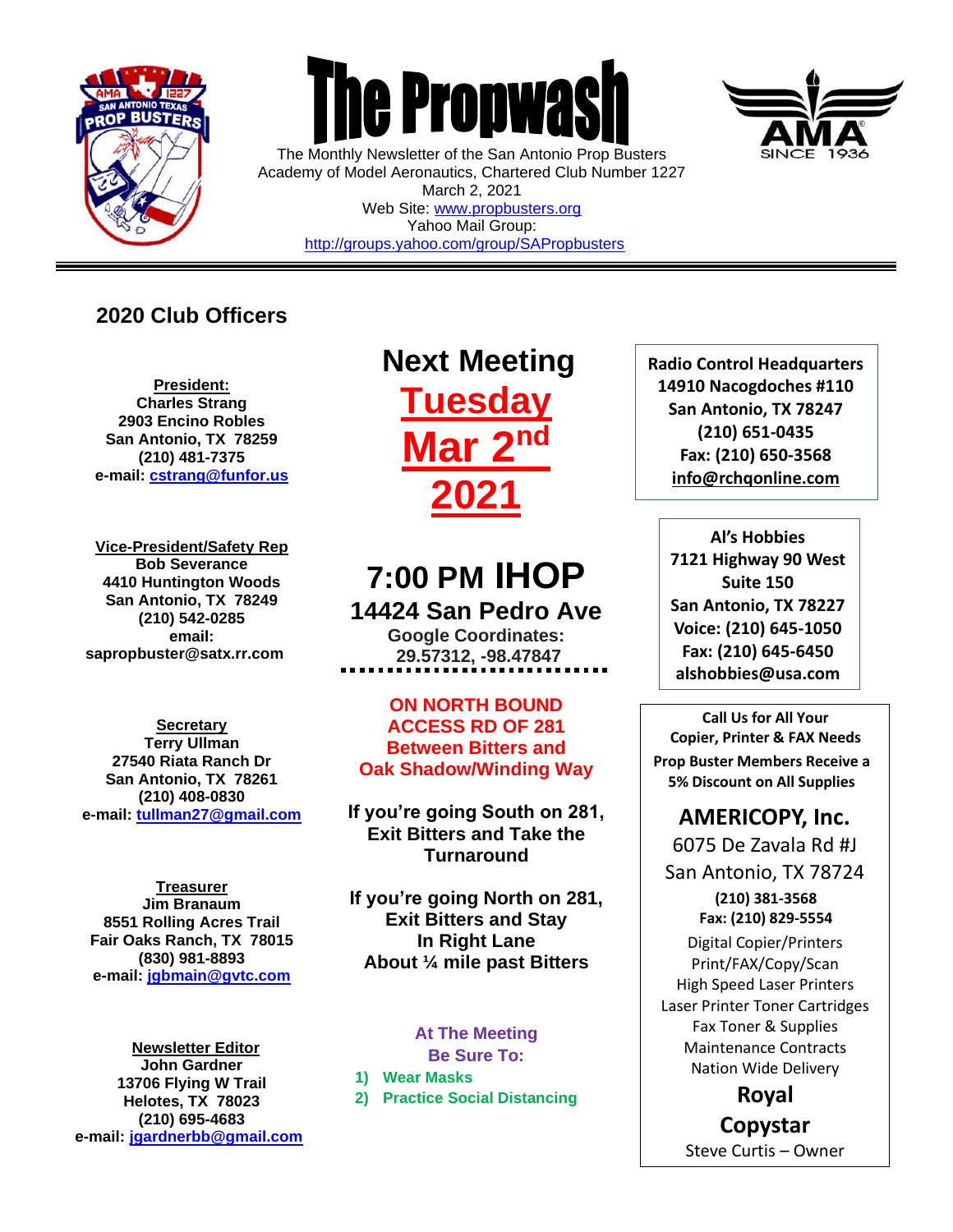## **//=========================//**

**Date**: 02/2/2021, 7:05 PM The meeting of the Prop Busters was called to order by President, Charles Strang at IHOP, 14424 San Pedro Ave, just north of Bitters on 281. President: Charles Strang welcomed everyone and opened the meeting. There were no visitors.

The January minutes were approved as published by unanimous vote. VP/Safety Officer: Bob Severance had no comment. Secretary: Terry Ulman had no comment. Treasurer: Jim Branaum reported

the current expenses, income, and account balances. Contact Jim if you need details. Newsletter: John Gardner was absent. Free ads and articles of interest for the newsletter need to be submitted by members to John Gardner by the 17th.

### Early Bird Raffle: None.

Field Search: Nothing to report Membership: Rick Storm reported no new members, although there have been a few individuals that have sought membership even though our only field is san Geronimo. There was discussion regarding accepting potential new members with the understanding that they **would only** fly **at San Geronimo with a required spotter familiar with procedures of San Geronimo**. Dues for this **limited membership** would be \$20, **and they would not** be able to fly at other fields as guest of BAMS or ARCS as regular members do now while we seek another primary flying field. Of

#### course, **AMA membership is**

**required**. After brief discussion, all present **approved** the Motion to accept these potential new members on a limited basis.

**New Business:** There was discussion of the upcoming "**IMAC Training**" event for **March 6** being advertised on Facebook **by Ken Rogers of San Geronimo**. **Bob Severance** is helping to coordinate this event sponsored by **San Geronimo**, with Prop Busters interest as we will provide AMA insurance as coorganizers.

Crash Chronicles: **Jim Branaum** was doing touch and goes with **his Dubrac**, when a gust of wind tipped the wing into the ground. The resulting rotation broke the fuse in half. He pulled out an **Ultra Stick**, and accelerated down the runway, and he managed to flip it over before it could take off!

Model of the Month: Lloyd Roecker showed his plane that he found as a kit in a garage sale. The airplane is a Byron Original named Pipe Dream. It has an 84in wing span, uses at least a 60-size engine, probably better if a 90, 4 cycle. The plane is unique in that it uses an aluminum tube for the main fuselage. Because of the tube and locking mechanisms, the wing and elevator sections can be easily moved along the tube to adjust the balance and flight characteristics. It weighs about 12 lbs. Mid 80s vintage. Foam wings & tail were covered with Econocote. Lloyd also, he won the raffle airplane, an UMX Yak 54 3D!

**Bob Severance** had acrobatic plane that he steered into the ground. He told of an Ultra Stick that he also flew for a short time.



### **Raffle:**

Charles Strang - Ying Yang Mark Blackmer- Glue Bob Severance- 4 channel receiver Jim Branaum-Ying Yang Lloyd Rocker- RTF Yak 54

Meeting Adjourned 7:59 PM Submitted by: Secretary, Terry Ullman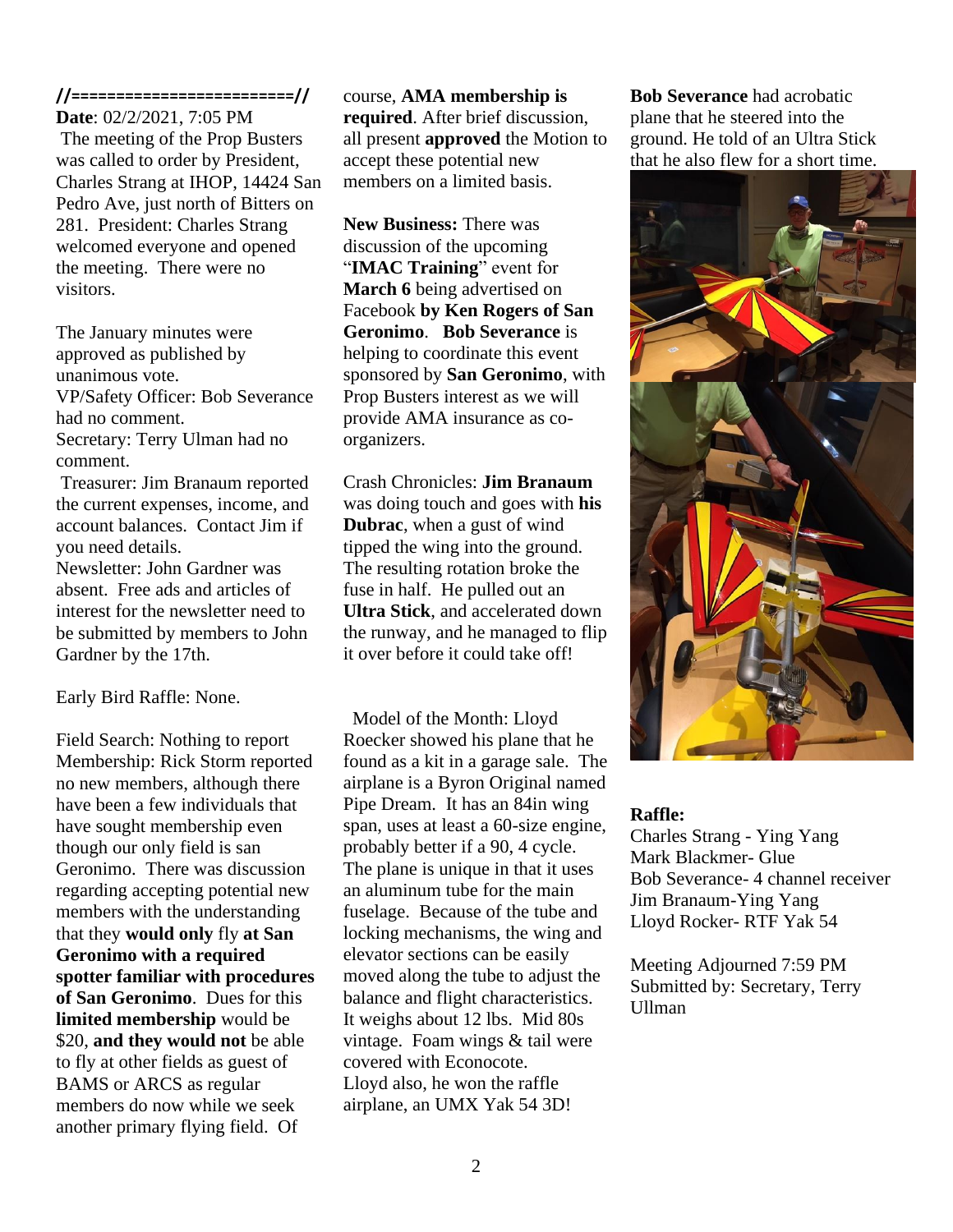#### **Membership Notes**

By Richard Storm (210) 680-5653



E-Mail: rstorm@satx.rr.com *Need a membership list? e-mail me and I'll send you a fresh one.*

### NEED AN INSTRUCTOR? Call Me

Thank all of you for sticking with us while we seek to acquire a new flying field for general use.

# **Fun Fly** winners announce

The air near the spillway area of O.C. Fisher Reservoir was crowded with airplanes as the Ninth Annual Angelo Radio Control Club Fun Fly finished up Sunday.

There were 50 radio controlled airplane pilots from West Texas in attendance, bringing a total of 80 planes.

Spectators got a chance to vote each day for their favorite aircraft. Saturday's winners were:

 $Spectator's Choice -1. B.25 Mit$ chell, brought by Dave Maxedon of San Angelo. 2. Piper Cub, David Crammer, Abilene.

Best Civilian Aircraft - 1. Piper Cub, Crammer. 2. Super Cub, Mike Wharton, Big Lake. 3. Space Walker, Robert Olivera, Abilene.

Best Military Aircraft - 1. B-25 Mitchell, Maxedon. 2. F-20 Tigershark, Mark Wornell, Midland. 3. Japenese Zero, Ralph Rider, San Angelo.

Most Unusual - 1. V-Tail, Bob Austin, San Angelo. 2. HOTS, Francis Gerbert, Fort Stockton.

Sunday's winners were:

Spectator's Choice Extra-230, John Sellers, Odessa. 2. Twin-Ray, Charlie Campbell, San Angelo.

Best Civilian Aircraft - 1. Chipmunk, Jim Branum, San Antonio. 2. Rearwind Speedsters, Lee Bowman, San Angelo. 3. Super Cub, Dave Tweelings, Abilene.

Best Military Aircraft - 1. Zero, Rider. 2. P-51, Hilmer Merz, San Antonio. 3. F-15 Eagle, Pete Dubree, San Angelo.

Most Unusual - 1. Yard Dart, Sellars, Odessa. 2. Wing, Mike Gay,

We still have permission to use the San Geronimo Air Park Runway for Model aircraft

Operation. Just a reminder, this runway is also used by full scale aircraft and a safety observer is always required. We have one new member request to be voted on in the March meeting.

We are still looking for a field, and if anyone knows somebody that might link us to a suitable property PLEASE notify the officers so the contact can be followed up.

The following members celebrate another milestone date in March. Wish them a happy birthday when you see them.

Day of Birth Member Name 8 Robert B. Severance 28 Frank Pisz



Jim Branum (back) and Himer Merz pack up their planes to return to San Antonio. Branum won Best Civilian trophy, and Merz picked up second place for the Best Military